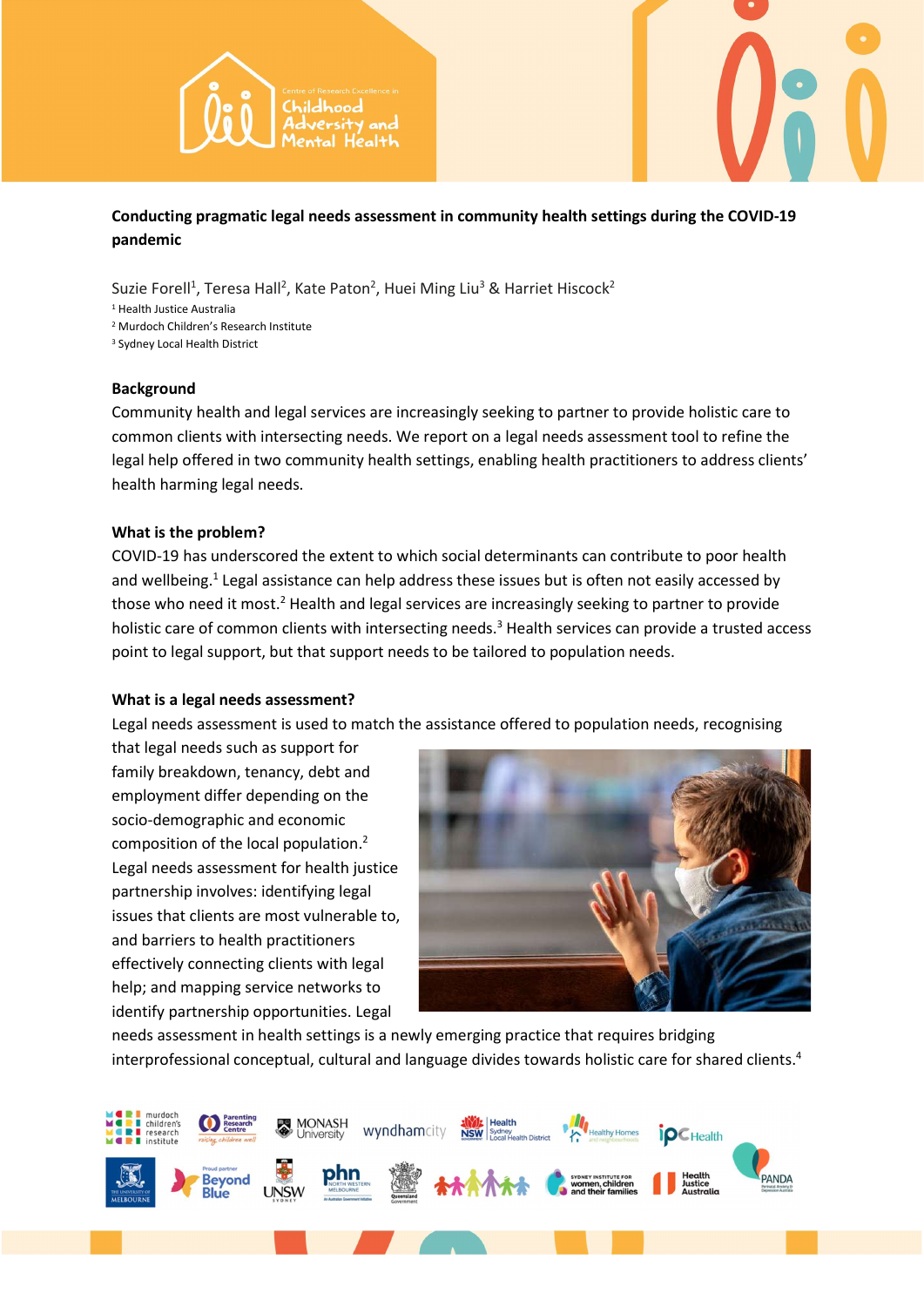

#### What did we do?

The Centre of Research Excellence (CRE) in Childhood Adversity and Mental Health aims to codesign, test and evaluate two integrated health, social and legal care Hubs in Wyndham Vale, Victoria and Marrickville, New South Wales (NSW). Legal needs assessment was used to tailor each Hub to meet local need. However, with this information required just as the COVID-19 pandemic erupted in March 2020, limited staff capacity and time prevented our conducting a full legal needs survey. Instead, in Victoria, structured key informant interviews were conducted using an abridged legal needs assessment survey outlined in Table 1. Interviews were conducted on Zoom and phone with seven Hub practitioners e.g., counsellors, allied health and a paediatrician well placed to detect health-harming legal issues. Informants rated the frequency and impact of a range of legal issues experienced by clients (e.g., housing, employment, family law). Practitioners described their level of knowledge, confidence and current practice in connecting clients with legal support.

| Domain                                            | Question                                                                                                                                                                                                                                                                                                                                                                                                                 |
|---------------------------------------------------|--------------------------------------------------------------------------------------------------------------------------------------------------------------------------------------------------------------------------------------------------------------------------------------------------------------------------------------------------------------------------------------------------------------------------|
| Practitioner role                                 | What is your role at [Hub]?                                                                                                                                                                                                                                                                                                                                                                                              |
| Frequency of legal issues                         | How commonly do any of the following issues become apparent in<br>your work with families? [a list discussed including money issues<br>(e.g. debt, fines, pay day loans) housing/tenancy, immigration,<br>family, family violence, care and protection, employment,<br>discrimination, crime, others]. (Recorded rough proportion of<br>clients/families seen with these issues, e.g. one in ten for each<br>discussed). |
| Impact of legal issues on<br>health and wellbeing | In your experience which of the above issues most affect the<br>health and wellbeing of the patients and families you work with?                                                                                                                                                                                                                                                                                         |
| Time spent responding to<br>legal issues          | Overall, what proportion of your time with families is taken<br>responding to these types of issues?                                                                                                                                                                                                                                                                                                                     |
| Referral pathways                                 | Where do you send or refer people when they have these issues, if<br>anywhere?                                                                                                                                                                                                                                                                                                                                           |
| Ease of referral                                  | How easy or difficult is it to connect people for support with these<br>issues?                                                                                                                                                                                                                                                                                                                                          |
| Impact on practice from lack<br>of legal support  | What does it mean for you when there are no options for legal<br>help?                                                                                                                                                                                                                                                                                                                                                   |

Table 1. Abridged legal needs assessment survey questions: Victoria